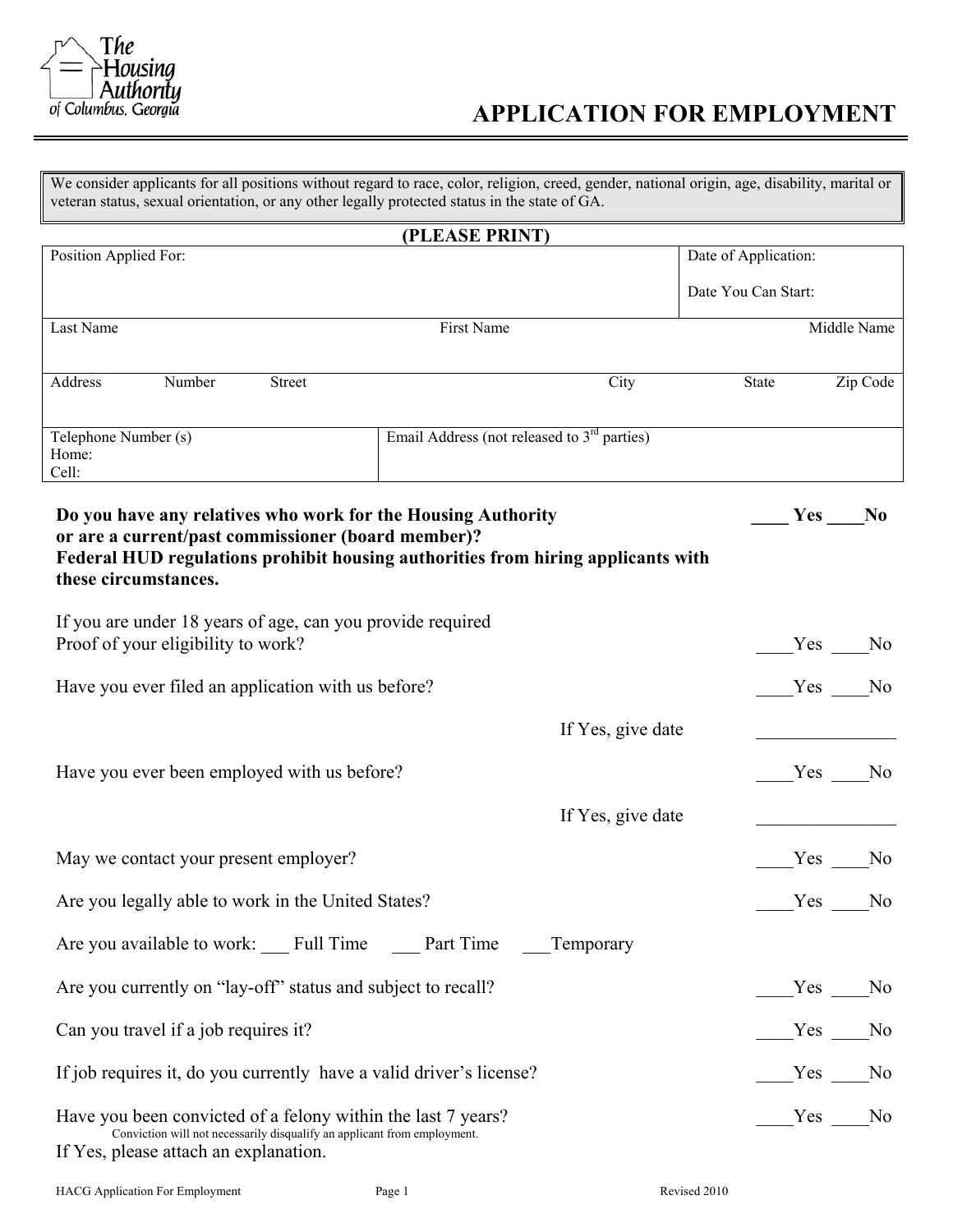## **Employment Experience**

Start with your present or last job. Include any job-related military service assignments and volunteer activities. You may exclude organizations which indicate race, color, religion, gender, national origin, handicap or other protected status.

| $\mathbf{1}$            | Employer<br><b>Dates Employed</b><br>From<br>T <sub>o</sub> |                           |                           | <b>Work Performed</b>                       |                       |
|-------------------------|-------------------------------------------------------------|---------------------------|---------------------------|---------------------------------------------|-----------------------|
|                         |                                                             |                           |                           |                                             |                       |
|                         | <b>Address</b>                                              |                           |                           |                                             |                       |
|                         |                                                             |                           |                           |                                             |                       |
|                         | <b>Telephone Number (s)</b>                                 |                           | <b>Hourly Rate/Salary</b> |                                             |                       |
|                         |                                                             |                           | <b>Starting</b>           | Final                                       |                       |
|                         | <b>Job Title:</b>                                           | Supervisor:               |                           |                                             |                       |
|                         |                                                             |                           |                           |                                             |                       |
|                         | <b>Reason for Leaving:</b>                                  |                           |                           |                                             |                       |
| $\overline{2}$          | Employer                                                    |                           | <b>Dates Employed</b>     |                                             | <b>Work Performed</b> |
|                         |                                                             |                           | From                      | To                                          |                       |
|                         | <b>Address</b>                                              |                           |                           |                                             |                       |
|                         |                                                             |                           |                           |                                             |                       |
|                         | <b>Telephone Number (s)</b>                                 | <b>Hourly Rate/Salary</b> |                           |                                             |                       |
|                         |                                                             |                           | <b>Starting</b>           | Final                                       |                       |
|                         | <b>Job Title:</b>                                           | Supervisor:               |                           |                                             |                       |
|                         |                                                             |                           |                           |                                             |                       |
|                         | <b>Reason for Leaving:</b>                                  |                           |                           |                                             |                       |
|                         |                                                             |                           | <b>Dates Employed</b>     |                                             | <b>Work Performed</b> |
| $\mathbf{3}$            | Employer                                                    |                           |                           |                                             |                       |
|                         |                                                             |                           | From                      | T <sub>o</sub>                              |                       |
|                         | <b>Address</b>                                              |                           |                           |                                             |                       |
|                         |                                                             |                           |                           |                                             |                       |
|                         |                                                             |                           |                           |                                             |                       |
|                         | <b>Telephone Number (s)</b>                                 |                           |                           | <b>Hourly Rate/Salary</b><br>T <sub>0</sub> |                       |
|                         | <b>Job Title:</b>                                           | Supervisor:               | <b>Starting</b>           |                                             |                       |
|                         |                                                             |                           |                           |                                             |                       |
|                         | <b>Reason for Leaving:</b>                                  |                           |                           |                                             |                       |
| $\overline{\mathbf{4}}$ | Employer                                                    |                           | <b>Dates Employed</b>     |                                             | <b>Work Performed</b> |
|                         |                                                             |                           | From                      | T <sub>o</sub>                              |                       |
|                         | <b>Address</b>                                              |                           |                           |                                             |                       |
|                         |                                                             |                           |                           |                                             |                       |
|                         |                                                             |                           |                           |                                             |                       |
|                         | <b>Telephone Number (s)</b>                                 |                           | <b>Hourly Rate/Salary</b> | T <sub>o</sub>                              |                       |
|                         | <b>Job Title:</b>                                           | Supervisor:               | <b>Starting</b>           |                                             |                       |
|                         |                                                             |                           |                           |                                             |                       |

**If you need additional space, please continue on a separate sheet of paper.** 

**List of professional, trade, business or civic activities and offices held.** 

*You may exclude membership which would reveal gender, race, religion, national origin, age, ancestry, disability or other protected status:*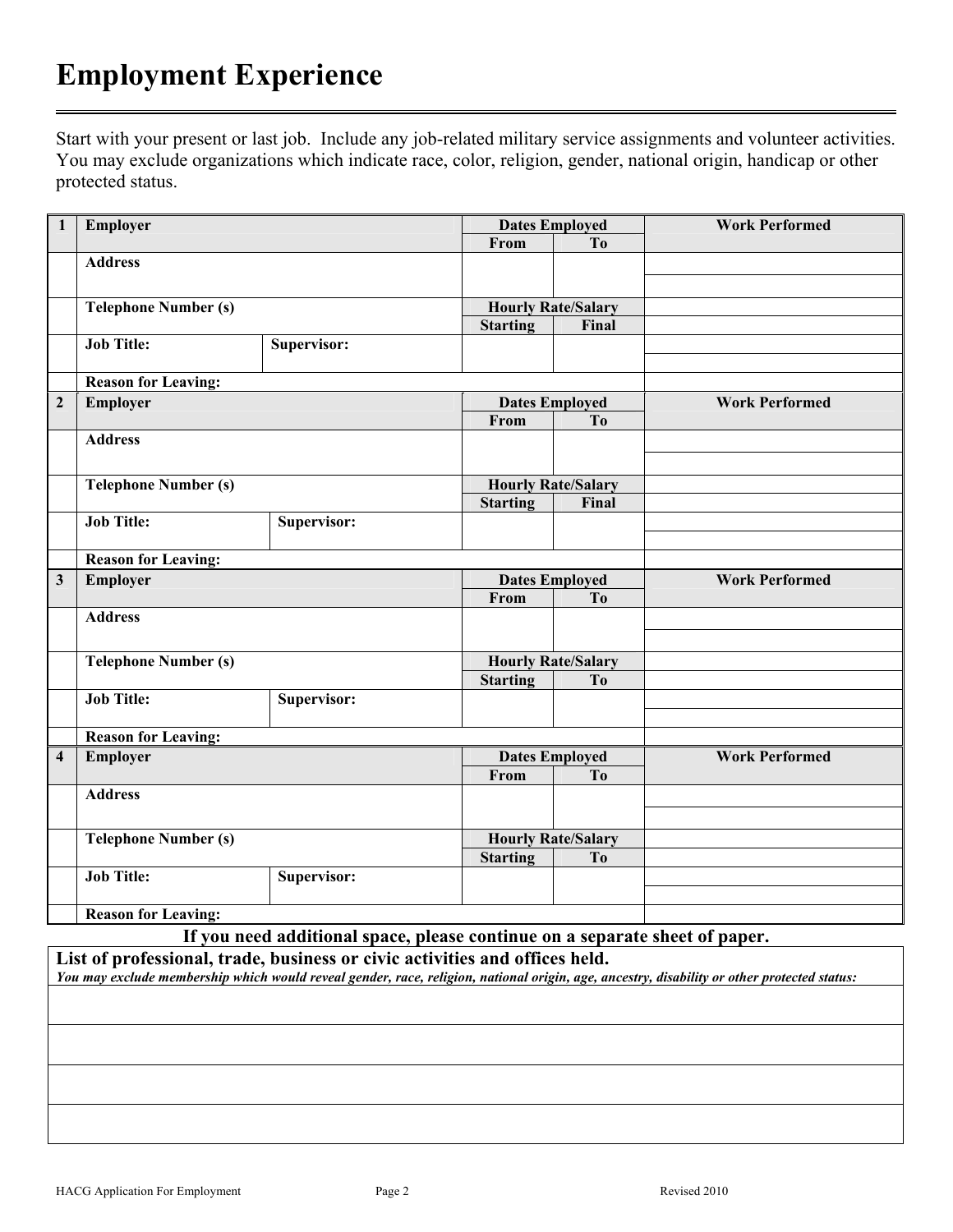#### **Other Qualifications**

**Summarize special job-related skills and qualifications acquired from employment or other experience.** 

### **Specialized Skills Check Skills/Equipment Operated Production/Mobile Machinery (list): Other (list): \_\_\_HVAC**   $\frac{CRT}{PC}$   $\frac{Fax}{Lotx}$ **\_\_\_PC \_\_\_Lotus 1-2-3 \_\_\_Calculator \_\_\_PBX System \_\_\_Typewriter \_\_\_WordPerfect State any additional information you feel may be helpful to use in considering your application.**

#### **References**

| $\sqrt{1}$ . | (Name)    | Phone# |
|--------------|-----------|--------|
|              | (Address) |        |
| $\vert$ 2.   |           |        |
|              | (Name)    | Phone# |
|              | (Address) |        |
| $\vert 3.$   |           |        |
|              | (Name)    | Phone# |
|              | (Address) |        |